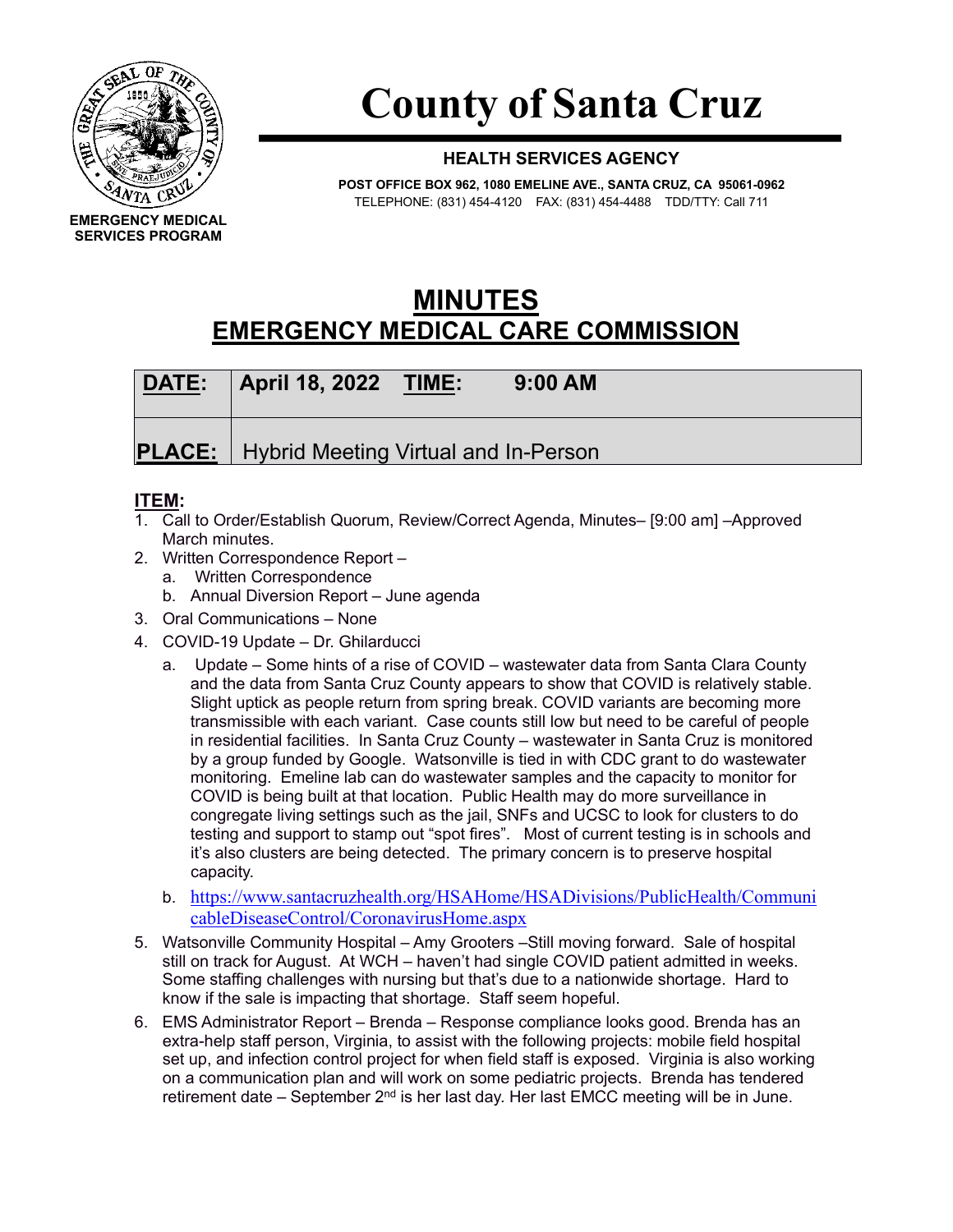- 7. EMCC Commissioner Openings All filled. Dr. Yellin needs to be reappointed and is working on that.
- 8. Prehospital Advisory Committee Dr. Ghilarducci –The PAC's current projects are: updating quarterly report cards, adding hypoglycemia, etc. Data flow – making sure that data that prehospital collects is transmitted to hospital.
- 9. Behavioral Health Update and Impact on EDs Dr. Yellin When the crisis stabilization facility has capacity issues patients are being taken to the ED, even if the patient has no need for medical treatment. Kwan asking for numbers on hours of CSP diversion. Mónica will meet with Dominican Hospital to discuss with leadership. EMCC needs data on impact to EDs. Chris noted that Zach Friend is very interested in this issue and is studying it. As Friend's appointee, Celia will contact his office on this issue. The Commission decided to hold a focused meeting on mental health and the impact on EMS. The Commission discussed inviting leadership from both hospitals as well as other key individuals.
- 10. ET3 Alex Telehealth going well and there have been three patients managed through ET3 since its inauguration. The Sentinel reported on the project. Alex is working with a group to propose expanding the project to Medicaid recipients.
- 11. Innovator Brad Red Light and Sirens (RLS) Brad is part of a group working with NHTSA and 49 other EMS organizations across country looking at the issue from a resource utilization perspective. There is data showing that sending all resources and red lights and sirens increases risk, and drains staff, with little value for the response. The group is using the Institute for Healthcare Improvement model. The model could be applied to mental health issues. Hopefully more information will be available by May.
- 12. Radio System Infrastructure –Greg The radio consultant is looking at two different systems that would provide better coverage. Hope to have these options out for review at end of next month.
- 13. Air Ambulance Status Closest Unit Response and staffing/Watsonville Base Jeff Horner – CALSTAR – progressing with permitting with new base at Watsonville airport. Staffing – continue to experience challenges with nursing. Have 20 qualified paramedic applicants for each qualified nurse. Michael - Stanford received nurse strike notice tentatively effective on April 25<sup>th</sup>. Anticipate that there will be service interruptions if strike occurs.
- 14. Kaiser Update– No one available.
- 15. Items for May Agenda mental health meeting, annual diversion letter, standing items
- 16. Adjournment

Commissioners in attendance:

Kent Benedict, MD Celia Barry<br>Jason Nee Marcus Kwa Arnold Leff, MD Rich Rubin Greg Benson **Dan Quinto** Amy Grooters, RN

Marcus Kwan, MD Marc Yellin, MD Chief Deputy Chris Clark

Commissioners excused:

Eric Conrad,RN Michael McGannon, MD

County Staff:

Brenda Brenner Claudia Garza Shelley Huxtable David Ghilarducci, MD Mónica Morales – new HSA Director